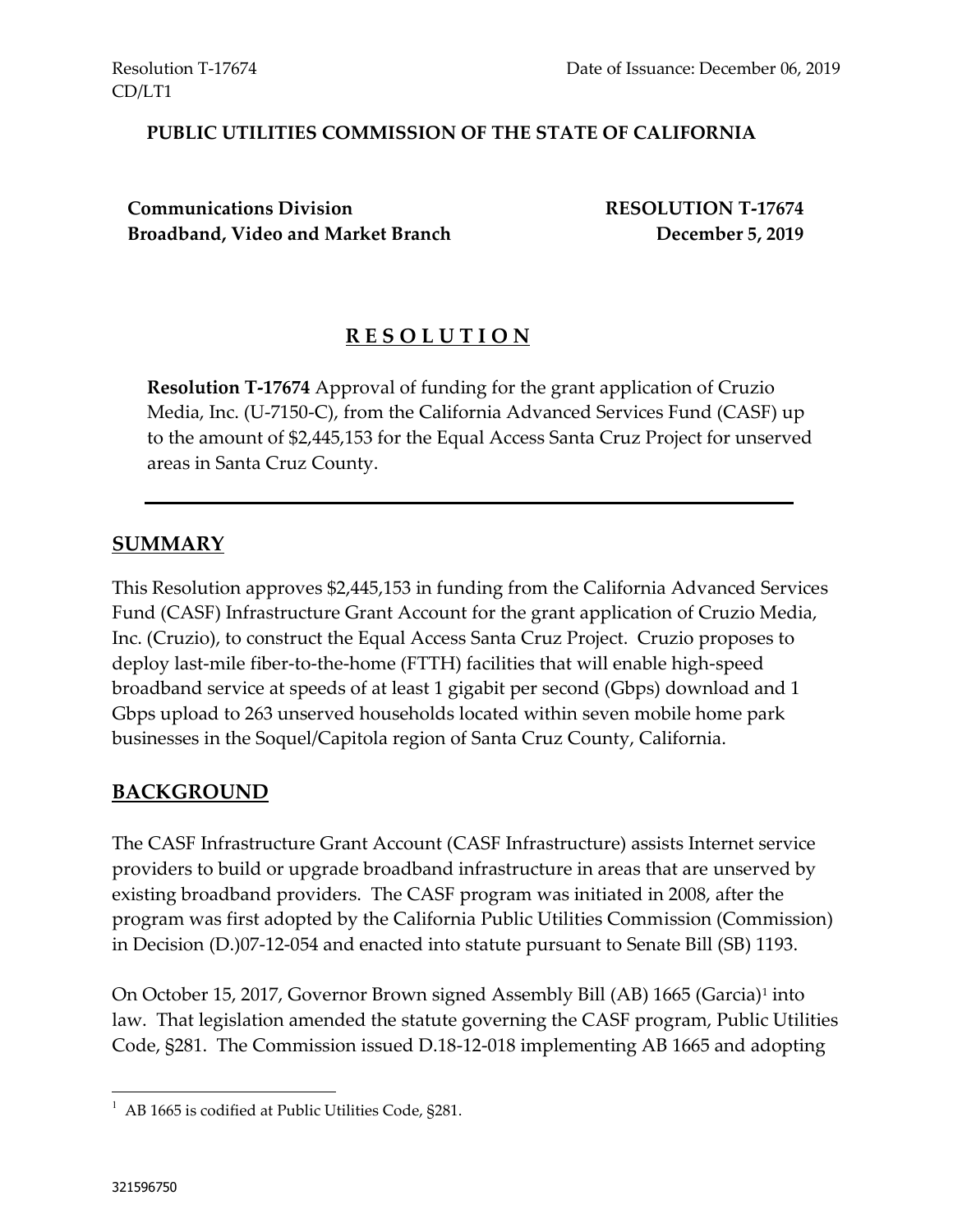the programmatic changes to the CASF. Appendix 1 of D.18-12-018 set forth the rules, application requirements and guidelines for the CASF Infrastructure Grant Account. 2

**On May 1, 2019, Cruzio submitted a CASF Infrastructure application, requesting 100 percent funding of \$5,347,147 to deploy last-mile FTTH facilities that would enable provision of broadband Internet service at speeds of 1 Gbps download and 1 Gbps upload to 940 unserved households and business offices of 13 mobile home parks in the areas of Soquel, Pleasure Point and Capitola in Santa Cruz County.** In its application, Cruzio disputed the California Interactive Broadband Map's (Broadband Map) depiction of served status for 15 census blocks.

Cruzio Media, Inc. is part of the Cruzio Internet family of companies. Cruzio is a privately held company that includes The Internet Store, Inc. DBA Cruzio, Cruzio Media, Inc., and Santa Cruz Fiber Inc. Founded in 1989, Cruzio is an independent internet service provider in California that offers fixed wireless and fiber internet service to Santa Cruz County.

# **NOTICE**

l

On May 15, 2019, Staff posted the proposed project area map, census blocks (CBs) and zip codes for the Equal Access Santa Cruz County Project on the Commission's CASF webpage<sup>3</sup> under "CASF Application Project Summaries" and sent notice regarding the project to its CASF Distribution List. 4

# **PROTESTS/CHALLENGES**

On June 5, 2019, Charter Communications, Inc. (Charter) and Comcast challenged the application stating that they have already deployed facilities and have subscribers in some of the census blocks in the project area.

The outcome of the two challenges is addressed in the Discussion, Section I, Project Area Eligibility.

 $2$  The Commission extended the CASF Infrastructure application deadline from April 1 to May 1, 2019, and all subsequent deadlines are moved back by one month. Assigned Commissioner's Ruling R.12-10- 012, March 14, 2019.

<sup>3</sup> https://www.cpuc.ca.gov/General.aspx?id=1040

<sup>4</sup> https://www.cpuc.ca.gov/General.aspx?id=8246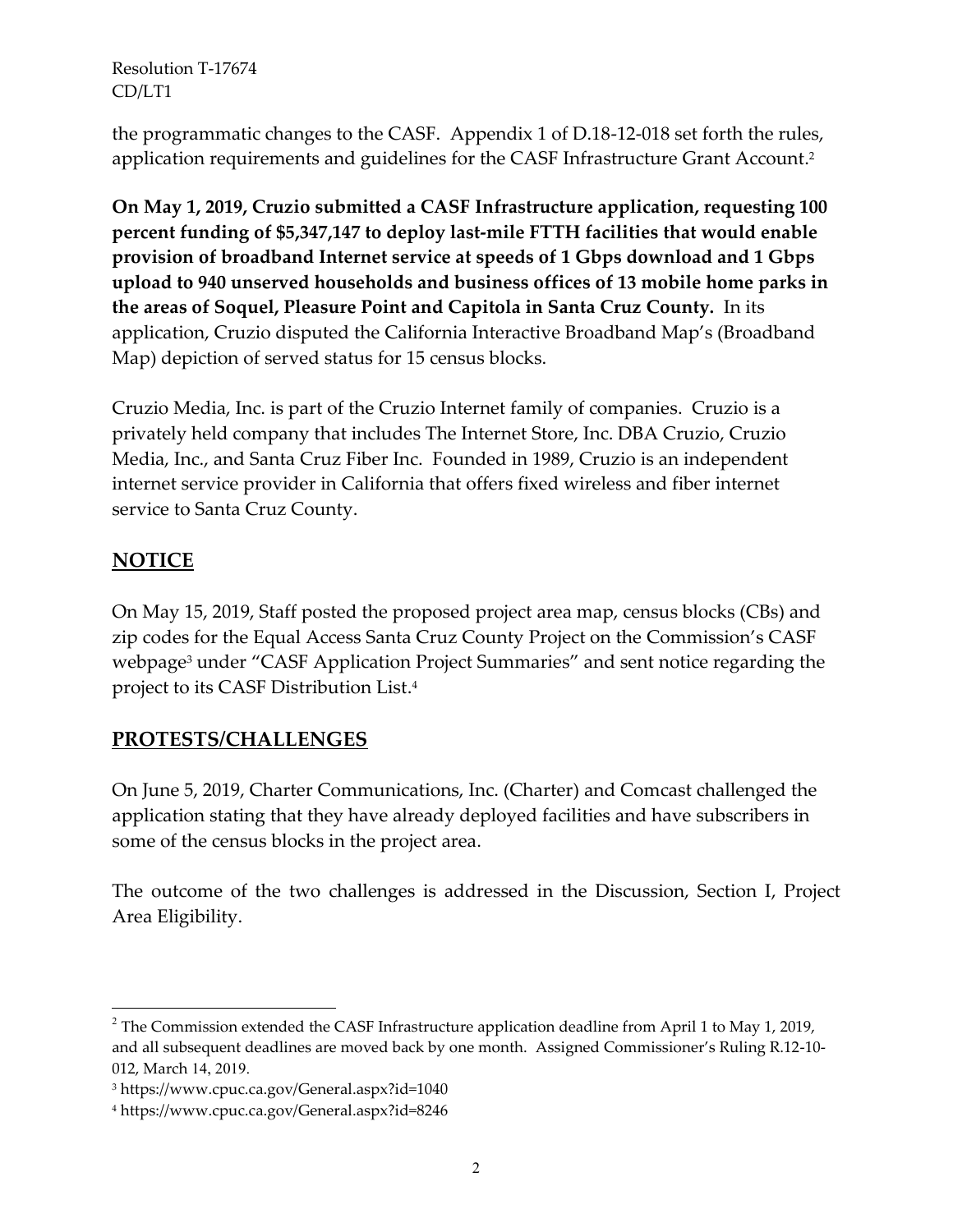## **DISCUSSION**

In compliance with D.18-12-018, Staff determined Cruzio's Equal Access Santa Cruz Project is eligible to receive \$2,445,153 in CASF Infrastructure grant funding. Cruzio is required to comply with all the guidelines, requirements, and conditions associated with the grant of CASF Infrastructure funds. Payments to Cruzio will be made in accordance with Public Utilities Code, §281(f)(11).

Details of Staff analysis are explained in the following sections:

- I. Project Area Eligibility
- II. Minimum Performance Criteria
- III. Funding Determination
- IV. Community Support
- V. Compliance Requirements
- VI. Payment to CASF Recipients

Key project information and maps are shown in Appendix A and B.

### **I. Project Area Eligibility**

Staff requested Cruzio to revise its original application based on the determination of successful challenges submitted by Charter and Comcast. The revised Equal Access Santa Cruz Project Summary was posted on the Commission's webpage on October 1, 2019. Based on Cruzio's revised application, staff determined the Project is eligible for a CASF Infrastructure grant. No provider filed a "right of first refusal" for Cruzio's project area by January 15, 2019, nor does the proposed project area include census blocks identified by the Federal Communications Commission's (FCC) Connect America Fund Phase II program.

**Cruzio revised its proposed project area to remove served census blocks.** Only areas that are unserved are eligible for a CASF Infrastructure grant. Unserved means there is no provider offering access speeds of 6 Mbps downstream and 1 Mbps upstream. In its original application, Cruzio claimed that there are 940 unserved households located within 37 census blocks in the project area. Cruzio disputed the Broadband Map's depiction of served status for 15 census blocks and claimed certain portions of the census blocks should be considered unserved.

Both Charter and Comcast challenged Cruzio's assertion and insisted that the 15 census blocks depicted as served on the Broadband Map are already served and therefore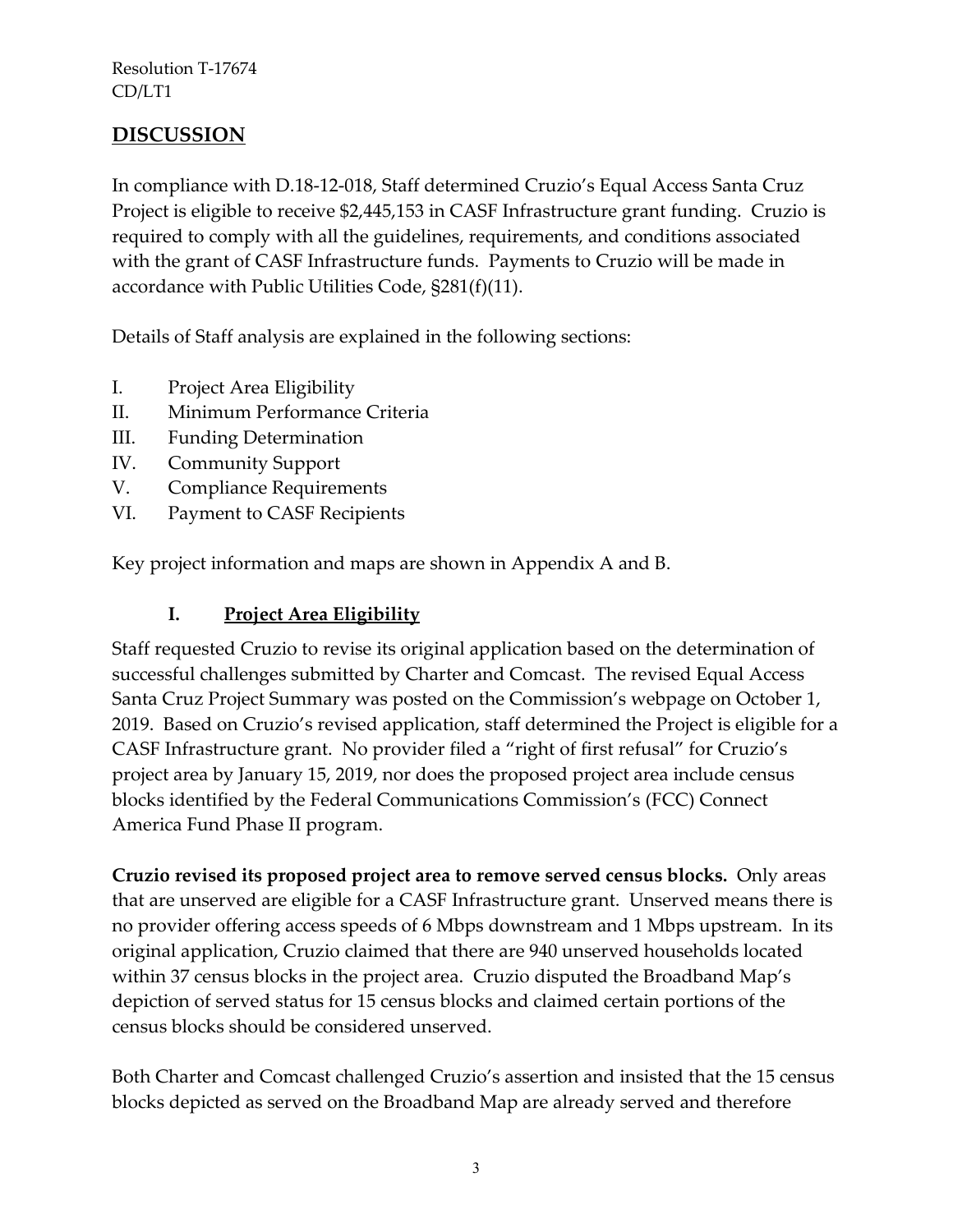ineligible for CASF funding. Staff investigated the challenge and asked Cruzio to provide information to support its claim and Cruzio could not substantiate its assertion. As a result, Staff requested that Cruzio remove the 15 served census blocks from the application.

Charter and Comcast also challenged the application stating the company provides broadband availability at served speeds in four census blocks. Based on customer address and billing information submitted by Charter and Comcast, Staff determined that three census blocks in the proposed project area were already served and directed Cruzio to revise its application.

Cruzio submitted a revised project proposal that includes revised cost estimates and the removal of seven other census blocks from the project area due to the low number of households. In its revised application, Cruzio proposes to serve 12 census blocks in the Santa Cruz area for an estimated cost of \$2,445,153. Table 1, below, compares Cruzio's Original Application to the Revised Application.

### **Table 1: Comparison of Cruzio's Original Application to the Revised Application**

|                               | Unserved   | Census        | <b>CASF</b> Infrastructure |
|-------------------------------|------------|---------------|----------------------------|
|                               | Households | <b>Blocks</b> | <b>Grant Funding</b>       |
| Cruzio's Original Application | 940        | 37            | \$5,347,147                |
| Cruzio's Revised Application  | 263        | 12            | \$2,445,153                |

**Cruzio' s revised application is eligible for a CASF grant.** There are no existing facilities-based wireline or fixed wireless broadband service providers in the project area and the area only has access to dial-up. 5

## **II. Minimum Performance Criteria**

l

Based on Staff's review, the Equal Access Santa Cruz Project meets the minimum performance criteria pursuant to D. 18-12-018, Appendix 1, Section 6 as summarized in Table 2.

<sup>5</sup> Dial-up provides speed less than 200 Kbps downstream and 200 Kbps upstream.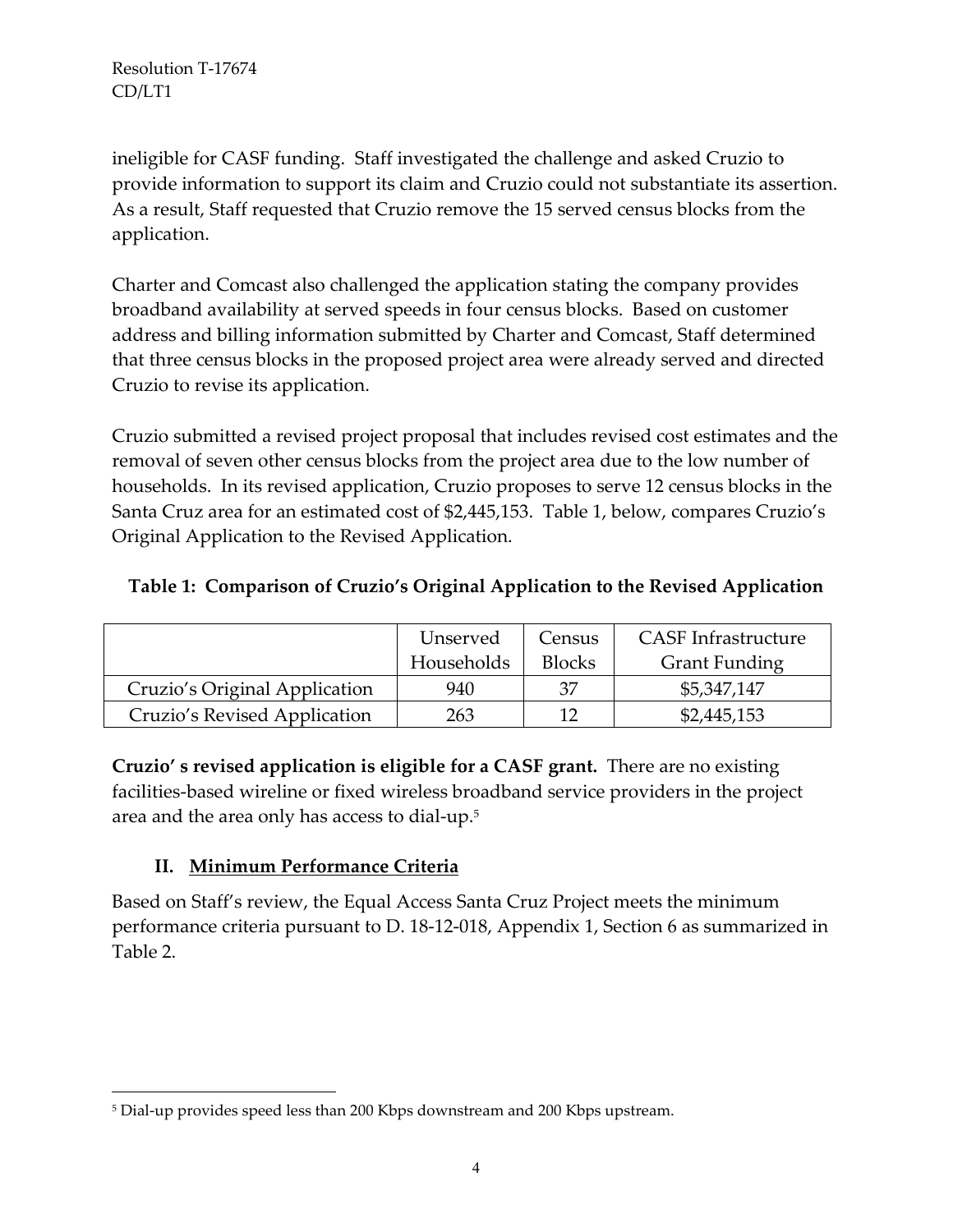|                                             | <b>CASF Requirement</b>                                                                                                                                                    | <b>Equal Access Santa</b><br><b>Cruz Project</b>                                             |
|---------------------------------------------|----------------------------------------------------------------------------------------------------------------------------------------------------------------------------|----------------------------------------------------------------------------------------------|
| <b>Project Completion</b>                   | CEQA-exempt projects must be<br>completed within 12 months, and all<br>other projects shall be completed within<br>24 months after receiving authorization<br>to construct | 12 months<br>(CEQA exempt)                                                                   |
| Pricing                                     | Prices committed for two years after<br>completion of the project                                                                                                          | 5-year commitment<br>for low-income<br>pricing. 2-year<br>commitment for the<br>other plans. |
| <b>Speeds</b>                               | At least 10/1 Mbps                                                                                                                                                         | 1 Gbps/1Gbps                                                                                 |
| Latency                                     | Maximum of 100 ms of latency                                                                                                                                               | $1-2$ ms                                                                                     |
| Data Caps                                   | Minimum of 190 GBs per month                                                                                                                                               | No data cap                                                                                  |
| Affordability<br>Must offer low-income plan |                                                                                                                                                                            | Yes-Basic (Low-<br>Income) Plan                                                              |

#### **Table 2. Minimum Performance Criteria**

**The Equal Access Santa Cruz project is categorically exempt from CEQA,** pursuant to CEQA Guidelines sections 15301 (Existing Facilities), 15304 (Minor Alterations to Land), and 15303 (New Construction or Conversion of Small Structures). Cruzio proposes to build approximately 7.5 miles of new underground fiber to deploy last-mile FTTH facilities to the business operations and the unserved households in the mobile home parks. The entire project consists of entirely new conduit in existing urban roadways and disturbed ground. The underground fiber will be located along existing public rights-of-way that includes existing highways, streets, sidewalks, gutters, paved bicycle and pedestrian trails to reach the mobile home parks. The construction will employ micro-trenching technology on existing streets. Cruzio will connect to the Sunesys/Crown Castle middle-mile fiber to deploy the last-mile FTTH facilities.

Cruzio has committed to a broadband pricing plan under the terms shown below in Table 3 for two years, but to encourage further adoption, will offer the Basic (Low-Income) pricing for a minimum of five years, starting from the beginning date of service. There is no long-term commitment required of the consumer. Activation and installation fees will be waived.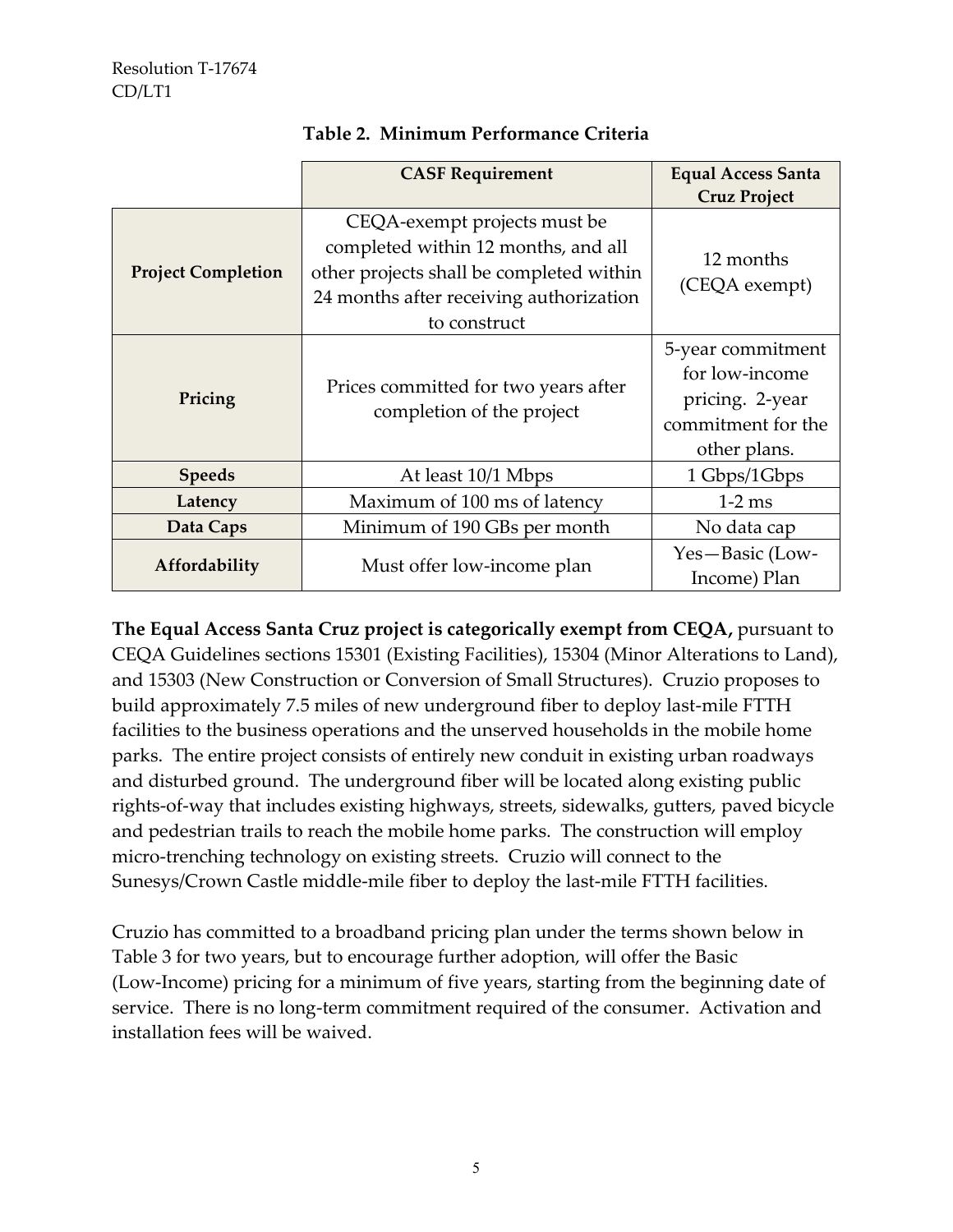| <b>Tier</b>                  | Upload/Download<br>(Mbps) | Price        | Set Up<br>Fee |
|------------------------------|---------------------------|--------------|---------------|
| <b>Basic</b><br>(Low Income) | 40/40                     | \$14.95/mo   | \$0           |
| <b>Starter</b>               | 100/100                   | \$84.95/mo   | \$0           |
| Pro                          | 1000/1000                 | \$109.95/mol | \$0           |

#### **Table 3: Broadband Pricing Plan**

Proposed speed offerings (up to 1000 Mbps download and up to 1000 Mbps upload<sup>6</sup>) meet the 10/1 minimum performance requirement. The project will provide initial symmetrical speeds of 1 Gbps (1 Gbps upload, 1 Gbps download) with the ability to scale to 10 Gbps and beyond as needed.

### **III. Funding Determination**

**Cruzio is eligible to receive 100 percent funding for its Equal Access Santa Cruz Project.** AB 1665 authorizes the Commission to award grants to fund all or portion of the project and requires that it determine, on a case-by-case basis, the level of funding to be provided.<sup>7</sup> Staff used the statutory factors for consideration of the grant funding level, as described by Public Utilities Code, §281(f)(13) and 281(b)(2)(B)(i), and by CASF rules adopted in D.18-12-018. Based on those factors, Staff determined Cruzio's request of a 100 percent funding level is appropriate; and thereby recommends a CASF Infrastructure grant of \$2,445,153 for the project. Table 4, below, summarizes Staff's funding level determination for the project.

 $\overline{\phantom{a}}$ 

<sup>6</sup> 1000 Mbps=1 Gbps

<sup>7</sup> Pub. Util. Code, §281(f)(13). See Bill Analysis prepared by California Assembly Committee on Conveyance, April 26, 2017, p.4. "Arguably since the creation of CASF, most areas that have been served by CASF funds are projects in which applicants feel that their cost, combined with CASF funds, warrant an investment in deploying broadband in such areas. However, this leaves most of the remaining unserved areas of state, mostly in rural and small communities, still without broadband connectivity due to the lack of investment by providers who feel that the difficulties associated with deploying and maintaining such a network in the area for a limited amount of potential customers, even combined with CASF funds, would not result in a positive return on investment. Arguably, the remaining unserved households potentially are households in which even a 70% total cost CASF grant still does not provide enough incentive for a provider to build. Hence, CPUC should consider awarding grants that offer funding for 100% of total costs when warranted."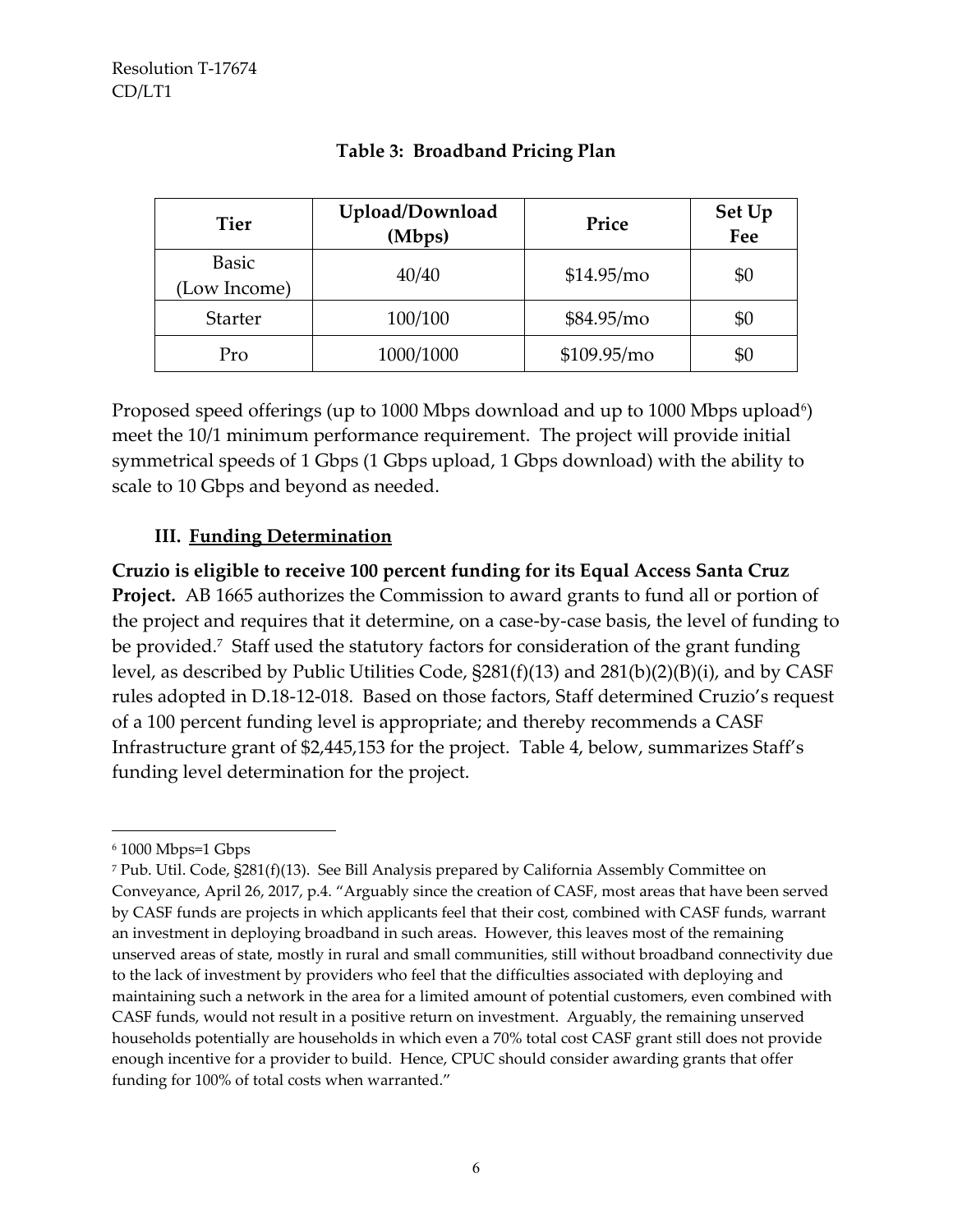$\overline{a}$ 

| <b>Funding Criteria</b>                                           | <b>Equal Access Santa</b> |
|-------------------------------------------------------------------|---------------------------|
|                                                                   | <b>Cruz Project</b>       |
| Baseline for Eligible Project (60%)                               | 60%                       |
| Service Level Preference: Only Dial-up or No Internet             | $0\%$                     |
| Connectivity (40%) – no fixed or mobile broadband                 |                           |
| Low Income - up to $40\%$                                         |                           |
| Median Household Income for community is less than<br>$\bullet$   | 30%                       |
| CARE standard for family of 4, which is currently                 |                           |
| $$50,200 (30\%)$                                                  |                           |
| Applicant serves low-income customers for no more<br>$\bullet$    | 10%                       |
| than $$15/m$ onth (10%)                                           |                           |
| Others: PU Code Sec 281 (f)(13) Criteria - up to 20%              |                           |
| Inaccessible Location (10%)<br>$\bullet$                          |                           |
| Uses Existing Infrastructure (10%)<br>$\bullet$                   |                           |
| Makes a Significant Contribution to the Program Goal<br>$\bullet$ | 10%                       |
| $(10\%)$                                                          |                           |
| <b>Total Funding Level</b>                                        | $100\%$ <sup>8</sup>      |

# **Table 4. Criteria for Project Funding Level for Cruzio**

Details of the appropriate funding level are described below.

**Baseline for Eligible Project qualifies for 60 percent funding level.** The CASF program is intended to finance capital costs of projects deploying broadband facilities in unserved areas of California. The identified project area of the Equal Access Santa Cruz project meets all the eligibility criteria, as previously described in the Project Area Eligibility section.

**Service Level Preference does not qualify for funding level.** Public Utilities Code, §281(b)(2)(B)(i) encourages the Commission to give preference to projects in areas with no Internet connectivity or where Internet connectivity is available only through dial-up service and are not served by any form of wireline or wireless facility-based broadband service. According to the Broadband Map, all of the proposed project areas are unserved by wireline or fixed wireless broadband service; however, Staff discovered all of the project area has access to mobile service. Mobile data qualifies as "internet connectivity."

<sup>8</sup> D.18-12-018 Table 1. Summary of Funding Level Determinations – Maximum funding level is 100 percent.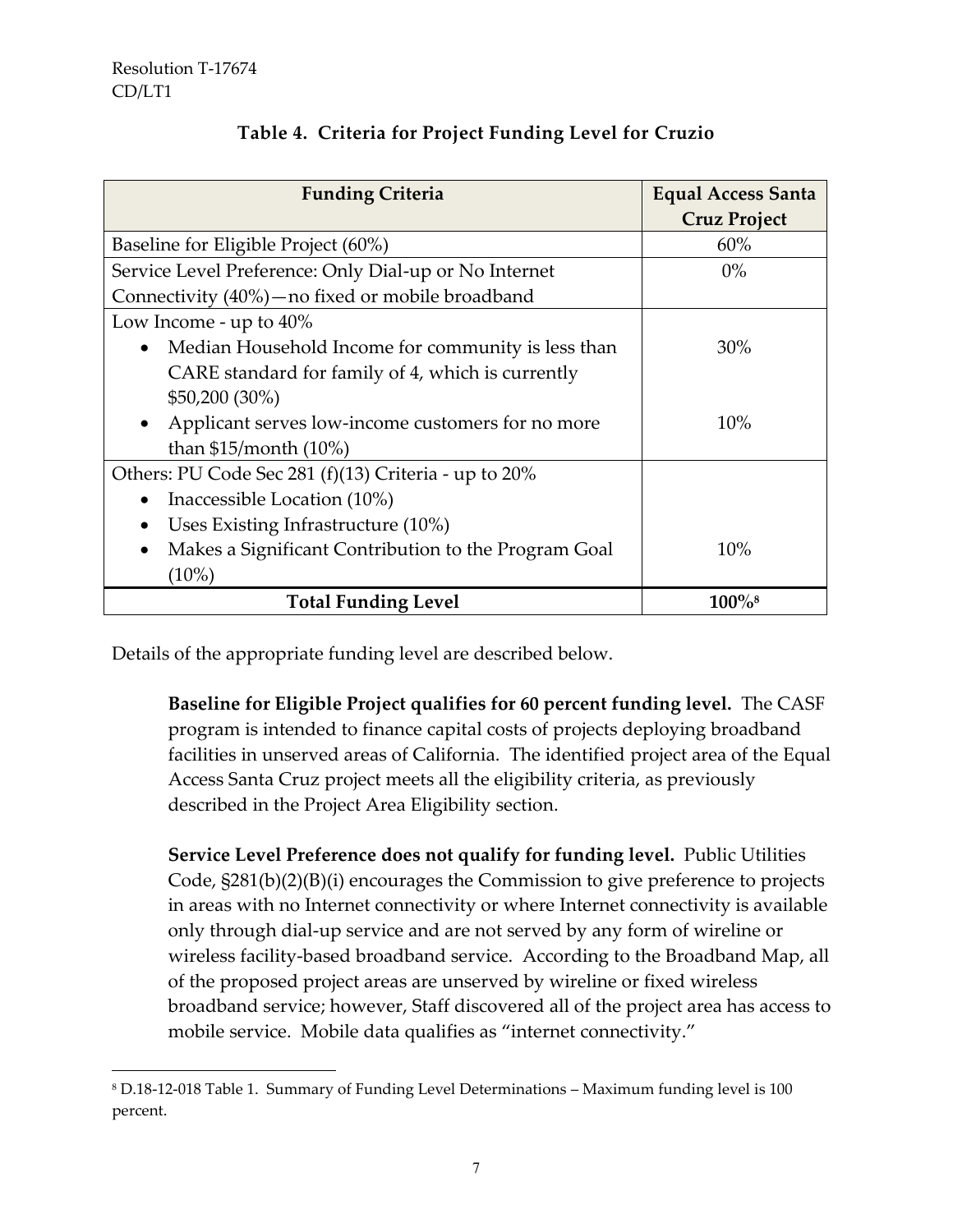**Low Income consideration qualifies for 40 percent funding level.** According to the Broadband Map, the average median household income of the census block groups in the proposed project area is \$57,677.25. Although the median household income of the project area is above the \$50,200 CARE standard for a family of four, Staff believes the census block group data overestimates the median household income of residents in the mobile home parks because it includes non-mobile home park residents. Information provided by Cruzio, indicates that the residents of the mobile home parks are significantly less affluent than the population of the surrounding communities. According to the U.S. Census Bureau American Housing Survey, the median household income of mobile home households is  $$33,000^{\circ}$$  and the median household income of mobile home households in metro Santa Cruz is \$48,700. 10 Staff believes that the project meets the low-income threshold, and therefore receives the 30 percent funding. Cruzio is also offering a low-income service plan for \$14.95/month and is therefore eligible for an additional 10 percent funding.

**Other Factor Considerations qualifies for 10 percent funding level.** The Equal Access Santa Cruz Project meets one of the three "Other Factor" criteria and qualifies for the corresponding additional 10 percent funding. Staff determined the project makes a significant contribution to the program goal and is eligible for an additional 10 percent funding. Specifically, the Central Coast Broadband Consortium region to which the Equal Access Santa Cruz Project belongs is at 92.7 percent,  $\frac{11}{11}$  which is below the goal of deploying broadband Internet service at served speeds to 98 percent of households in the consortia region.

### **IV. Community Input Considerations**

 $\overline{a}$ 

The Equal Access Santa Cruz project proposes to serve low-income and disadvantaged households in the Mobile Home Parks in the Soquel/Capitola region. According to Cruzio, the mobile home parks lack affordable, reliable internet access compared to residents in more prosperous neighborhoods.

Cruzio provided letters of support from local, state, and federal elected officials; local and regional governmental agencies, educational leaders; and business and mobile

<sup>9</sup> <https://www.census.gov/programs-surveys/ahs/data/legacy/data-tools/ahstablecreator.html> <sup>10</sup> <https://www.apartmentlist.com/rentonomics/mobile-homes-affordability-crisis/>

<sup>11</sup> See 2018 Annual report on the California Advanced Services Fund, California Public Utilities Commission, Issued April 2019 at 4.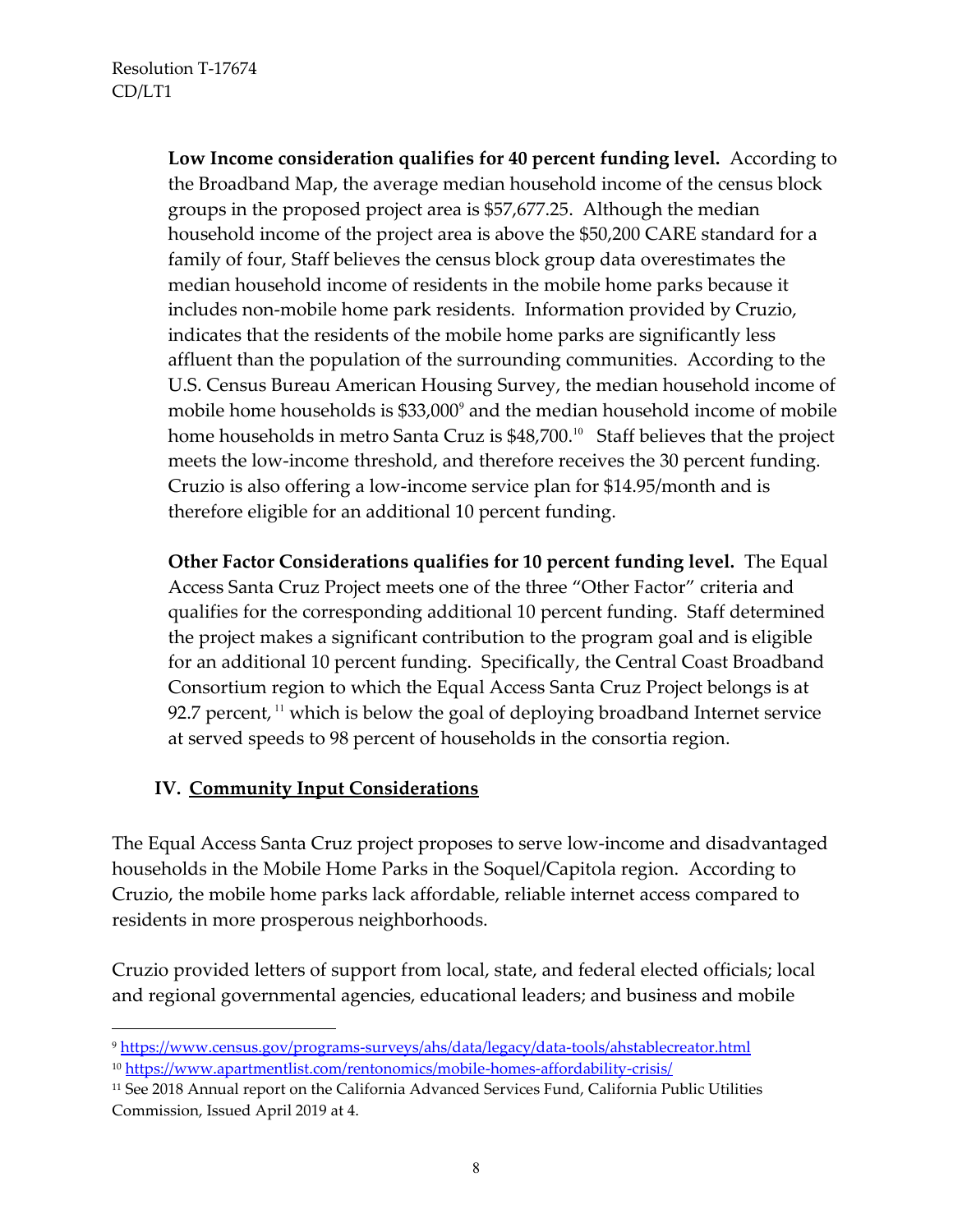home park homeowners associations. From the elected officials' perspective, the project will allow disadvantaged communities access to reliable, affordable internet service that is crucial to the attainment of education, medical information, and the ability to communicate quickly in the modern society. From the local and regional governmental agencies' perspective, Cruzio will equalize access to modern telecommunication for decades to come. From the educational leaders' perspective, the proposed project will ensure all students in the county will have access to their school resources and curricula and will help to close the achievement gap. From the business and homeowners' associations perspective, the project will allow mobile home park residents the ability to effectively do homework, work from home, and to enjoy recreational activities such as video streaming.

## **V. Compliance Requirements**

Cruzio is required to comply with all the guidelines, requirements, and conditions associated with the grant of CASF funds as specified in D. 18-12-018. Such compliance includes, but is not limited to, the items noted below.

## A. Deployment Schedule

The Commission expects Cruzio to complete the project within 12 months from the start date. If Cruzio is unable to complete the proposed project within the 12-month timeframe requirement, it must notify the Director of Communications Division as soon as Cruzio becomes aware of this possibility. If such notice is not provided, the Commission may reduce payment for failure to satisfy the requirement of timely notification of Communication Division's Director.

### B. Execution and Performance

Staff and Cruzio shall determine a project start date after Cruzio has obtained all approvals. The Commission may terminate the grant should Cruzio or any contractor it retains fail to commence work by the designated date, upon five days written notice to Cruzio. In the event that Cruzio fails to complete the project in accordance with the terms of CPUC approval as set forth in this resolution, Cruzio shall reimburse some or all of the CASF funds that it has received. Cruzio must complete all construction covered by the grant on or before the grant's termination date.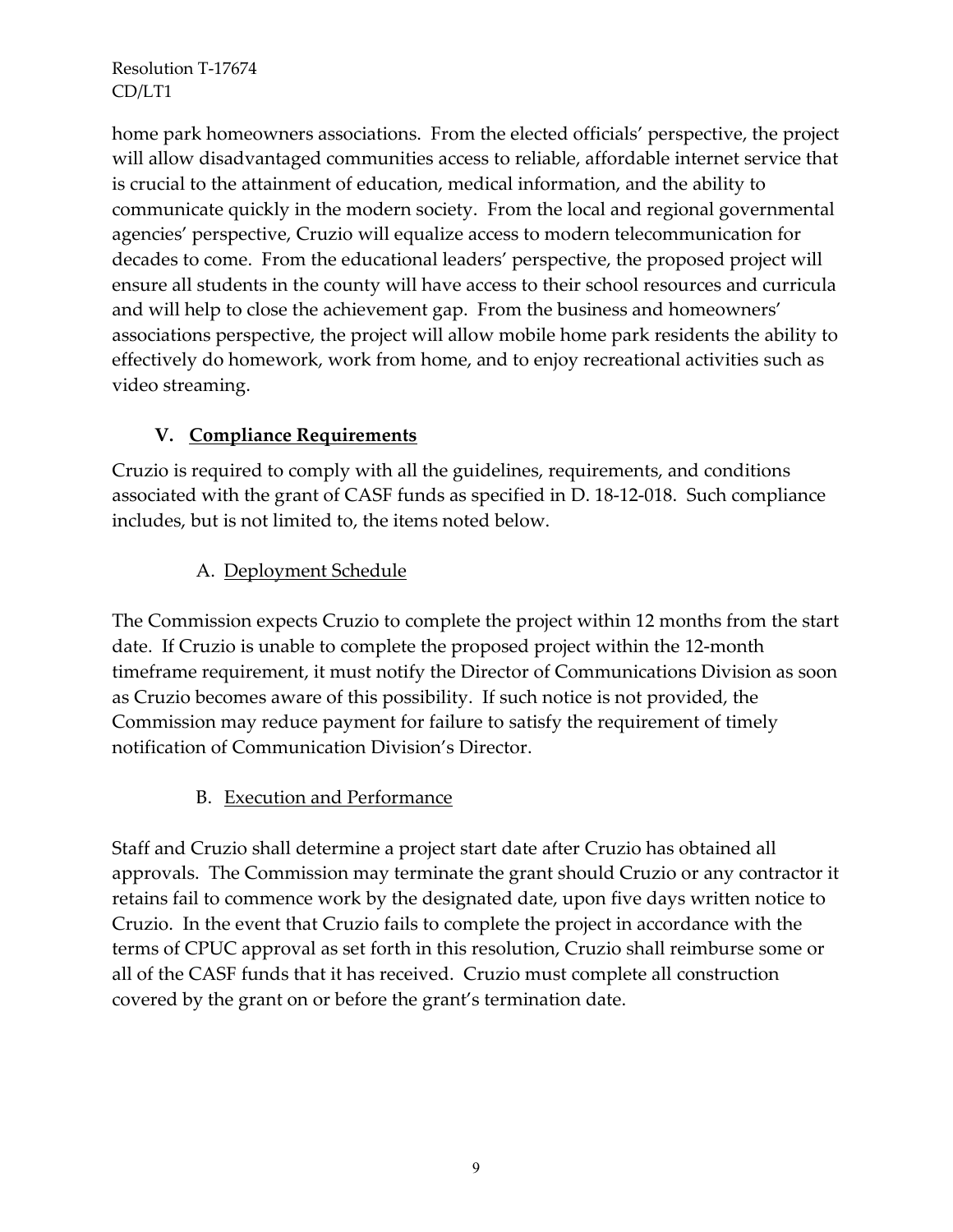## C. Letter of Credit

The Commission exempts Certificate of Public Convenience and Necessity (CPCN) holders from providing a letter of credit, on the basis that the company submitted a performance bond to the Commission to maintain its CPCN and that the Commission has other means to enforce compliance. In its application, Cruzio provided proof of CPCN registration and thus, is exempt from the requirement of providing a letter of credit.

## D. Project Audit

The Commission has the right to conduct any necessary audit, verification, and discovery during project implementation/construction to ensure that CASF funds are spent in accordance with Commission approval.

The Cruzio invoices will be subject to a financial audit by the Commission at any time within three years of completion of the work.

## E. Providing Voice Service

Cruzio partners with Ooma to provide VoIP local and long-distance phone service that meets the Federal Communications Commission (FCC) standards for E-911 service and battery backup.

## F. Reporting

All grantees must submit quarterly progress reports on the status of the project irrespective of whether grantees request reimbursement or payment. Before full payment of the project, Cruzio must submit a project completion report. Progress reports shall use the schedule for deployment, major construction milestones and costs submitted in the proposal; indicate the actual date of completion of each task/milestone as well as problems and issues encountered, and the actions taken to resolve these problems and issues during project implementation and construction; and identify future risks to the project.

Cruzio shall also include test results on the download and upload speeds on a census block basis in the final completion report. Cruzio must certify that each progress report is true and correct under penalty of perjury.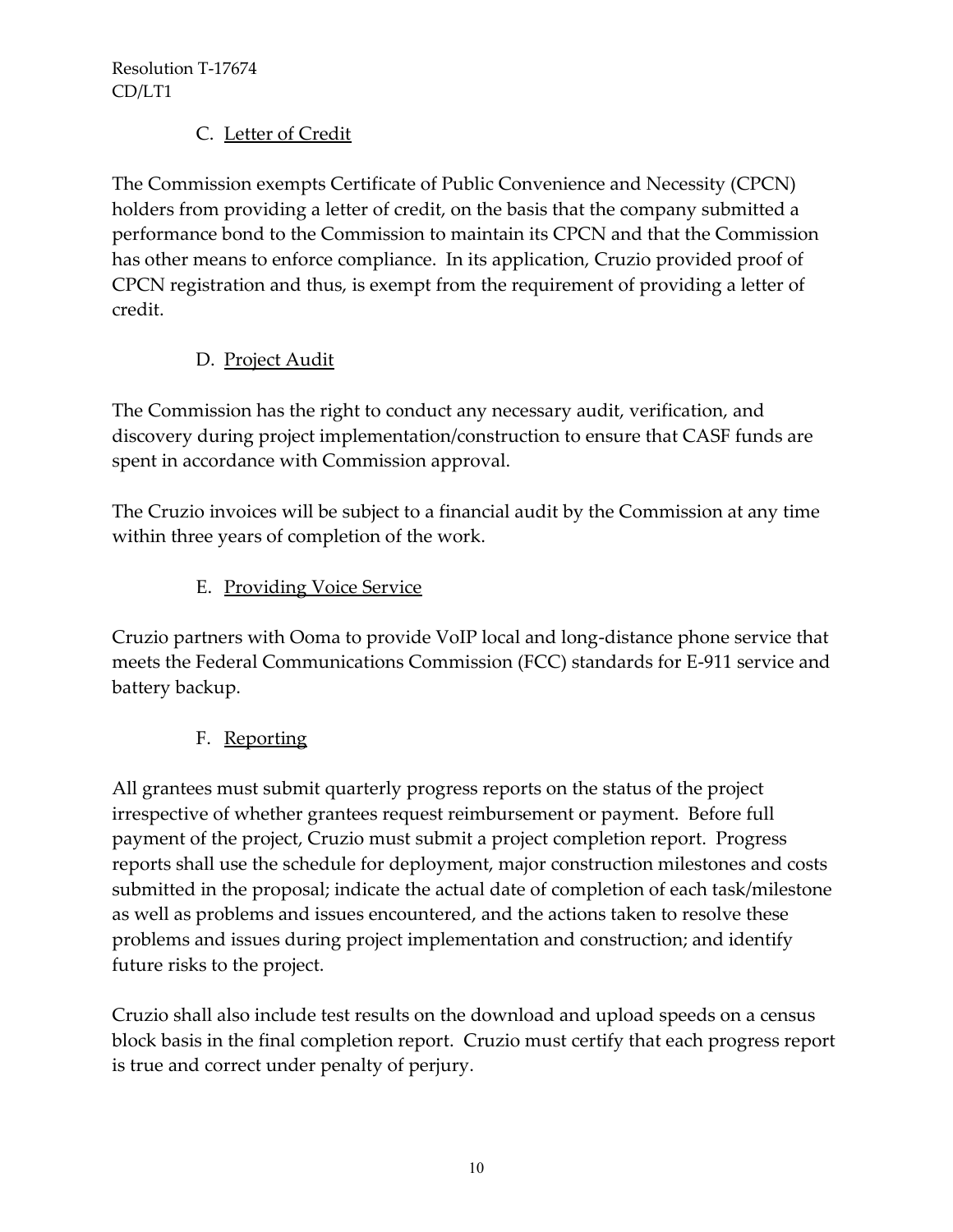### G. Submission of Form 477

The FCC currently requires broadband providers to submit semiannually Form 477, which includes speed data. While there is an imperfect match between the data that is reported in the Form 477 and to the CASF project, the Form 477 data will be useful in documenting CASF deployment for the service provider's new service. Pursuant to General Order 66-C, service providers in California must submit a copy of their Form 477 data directly to the CPUC, concurrent with their submission of the same data to the FCC for a five-year period after completion of the project.<sup>12</sup>

### H. Prevailing Wage

Section 1720 of the California Labor Code specifies that CASF-subsidized projects are subject to prevailing wage requirements. Cruzio has committed to follow state prevailing wage requirements with regards to this project.

### **VI. Payments to CASF Recipients**

The Commission may reimburse Cruzio's expense in accordance to Public Utilities Code, §281(f)(11). Details of reimbursable expenses are located in Appendix D.

# **COMMENTS ON DRAFT RESOLUTION**

In compliance with Public Utilities Code, §311(g), a notice letter was e-mailed on November 1, 2019, informing all parties on the CASF Distribution List of the availability of the draft of this resolution for public comments at the Commission's website at [http://www.cpuc.ca.gov/PUC/documents/.](http://www.cpuc.ca.gov/PUC/documents/) This letter also informed parties that the final conformed Resolution adopted by the Commission will be posted and available at this same website.

Comments were submitted by Charter and the Central Coast Broadband Consortium (CCBC) on November 25, 2019. Reply comments were submitted by CCBC on December 2, 2019.

### **Charter's Comments**

 $\overline{\phantom{a}}$ 

Charter restates its original challenge request to remove census block 060871216005003 from the project area and states that there is one or more

<sup>12</sup> *Approval of the California Advanced Services Fund (CASF) Application Requirements and Scoring Criteria for Awarding CASF Funds* (2008) Cal. P.U.C. Res. No. T-17143 at 4.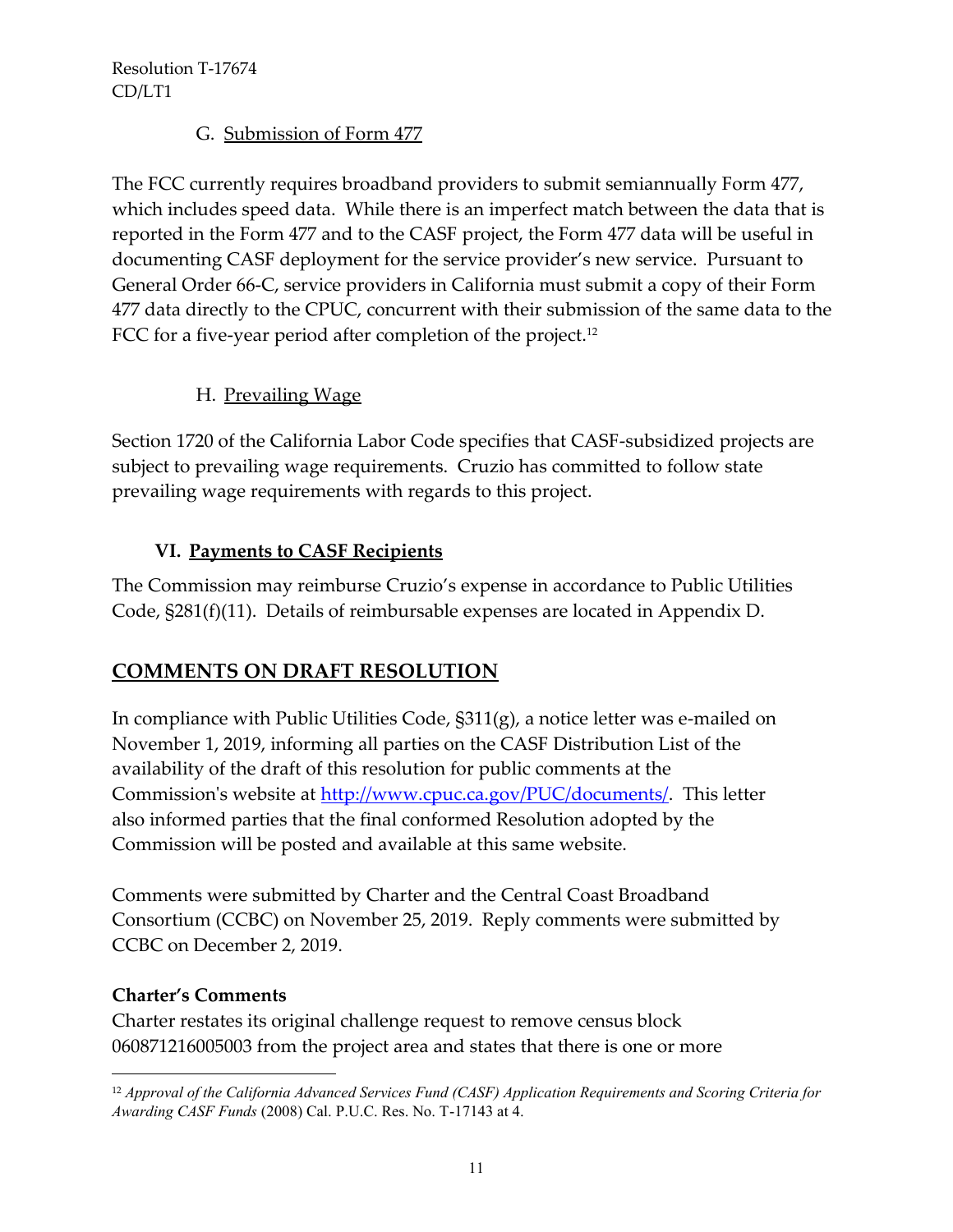subscribers within the census block.<sup>13</sup> Charter contends that the confidential exhibits submitted to challenge block 060871216005002 "apply equally to block 06071216005003 as part of the same mobile home community."<sup>14</sup> Charter urges the Commission to remove the census block in order to avoid overbuilding in a served census block.

#### **CCBC's Comments**

CCBC supports Draft Resolution T-17674 and believes that the Equal Access Santa Cruz Project addresses inequities within its region. 15 Also, CCBC states that the Equal Access Santa Cruz Project furthers the region's goal of achieving 100 percent broadband availability. 16

### **CCBC's Reply Comments**

In CCBC's reply comments, CCBC urges the Commission to reject Charter's comments as it amounts to an "attempt to re-litigate its challenge to the Equal Access Santa Cruz Project."<sup>17</sup> CCBC believes that accepting Charter's late challenge is improper and would set a precedent that would impede the statutory responsibility of the Regional Broadband Consortia. Additionally, CCBC considers Charter's request a violation of D.18-12-018 which created a clear challenge process. <sup>18</sup> CCBC also states that accepting Charter's request would violate the Commission's responsibility to achieve the CASF program goal. CCBC further asserts that Charter had ample opportunity to block funding for CASF projects in its service territory by filing a "Right of First Refusal" and the challenge process.

### **Staff's Response to Comments and Reply Comments**

Staff reviewed the challenge documents provided by Charter on June 5, 2019 and determined that there was not sufficient evidence that Charter has a subscriber in census block 060871216005003. Staff disagrees with Charter's claim that the confidential exhibits submitted in the challenge for one census block can apply to another. Therefore, Staff rejects Charter's request to remove census block 060871216005003 from the project area.

 $\overline{a}$ <sup>13</sup> Charter Comments, November 25, 2019 at 1.

<sup>&</sup>lt;sup>14</sup> Charter Comments, November 25, 2019 at 2.

<sup>&</sup>lt;sup>15</sup> CCBC Comments, November 25, 2019 at 1.

<sup>&</sup>lt;sup>16</sup> CCBC Comments, November 25, 2019 at 2.

<sup>&</sup>lt;sup>17</sup> CCBC Reply Comments, December 2, 2019 at 1.

<sup>&</sup>lt;sup>18</sup> CCBC Reply Comments, December 2, 2019 at 3.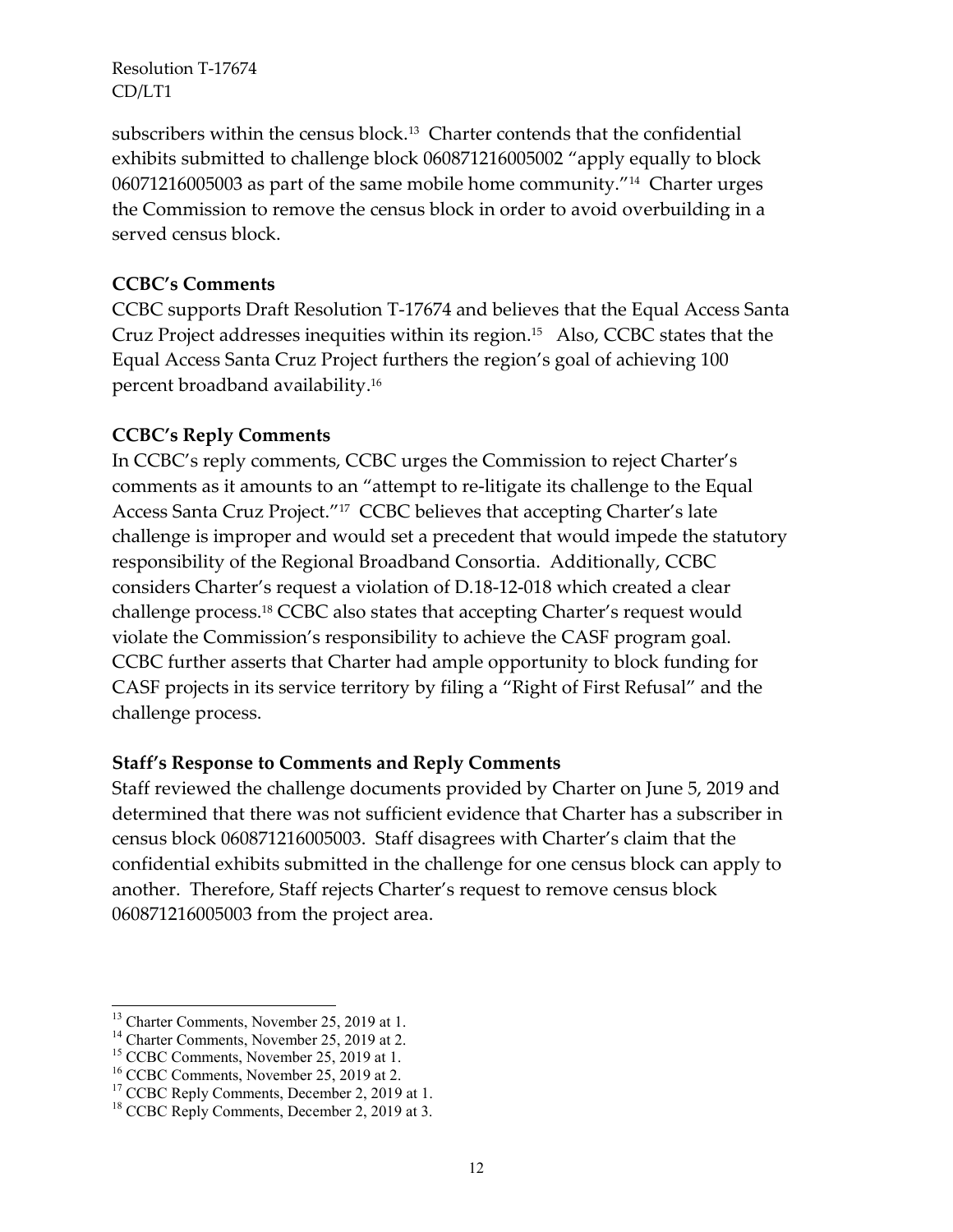Staff agrees with CCBC that the Equal Access Santa Cruz project will help provide equitable access to affordable, high speed internet in these mobile home communities.

Staff also agrees with CCBC and rejects Charter's request to remove a census block from the project area because Staff has already made a determination on the challenge. D.18-12-018 set forth a clear process for challenges and Staff's determination of the challenge stands.

### **Support Letter**

Staff received a support letter from the Santa Cruz County First District Supervisor, John Leopold, reiterating his support of the Equal Access Santa Cruz project dated November 27, 2019. Mr. Leopold believes that this project would help residents in the mobile home parks to have equitable access to modern telecommunications. He urges the Commission to approve this project at the December 5, 2019 meeting. This letter was not sent to the CASF Distribution List.

## **FINDINGS**

- 1. Cruzio filed an application for CASF funding for its Equal Access Santa Cruz Project on May 1, 2019. The revised proposed project would deploy FTTH facilities to enable broadband access at speeds of at least 1 Gbps download and 1 Gbps upload to an estimated 263 unserved households located within seven mobile home parks in the Soquel/Capitola region of Santa Cruz County, California.
- 2. On May 15, 2019, Staff posted a project summary of the Equal Access Santa Cruz Project, including a listing of the census blocks and zip codes covered by the project, and the proposed project area map. The summary was posted on the "CASF Applications Project Summaries" webpage, which may be found on the Commission's CASF webpage.
- 3. Staff received two challenges to this project from Charter and Comcast. Based on its review of information submitted, Staff concluded 18 of the proposed census blocks were already served. Staff requested that Cruzio revise its application to remove the served census blocks. In its revised application, Cruzio also removed seven other census blocks from the application. The grant eligible areas are in census block groups: 060871220035, 060871216005, 060871217006, 060871211002.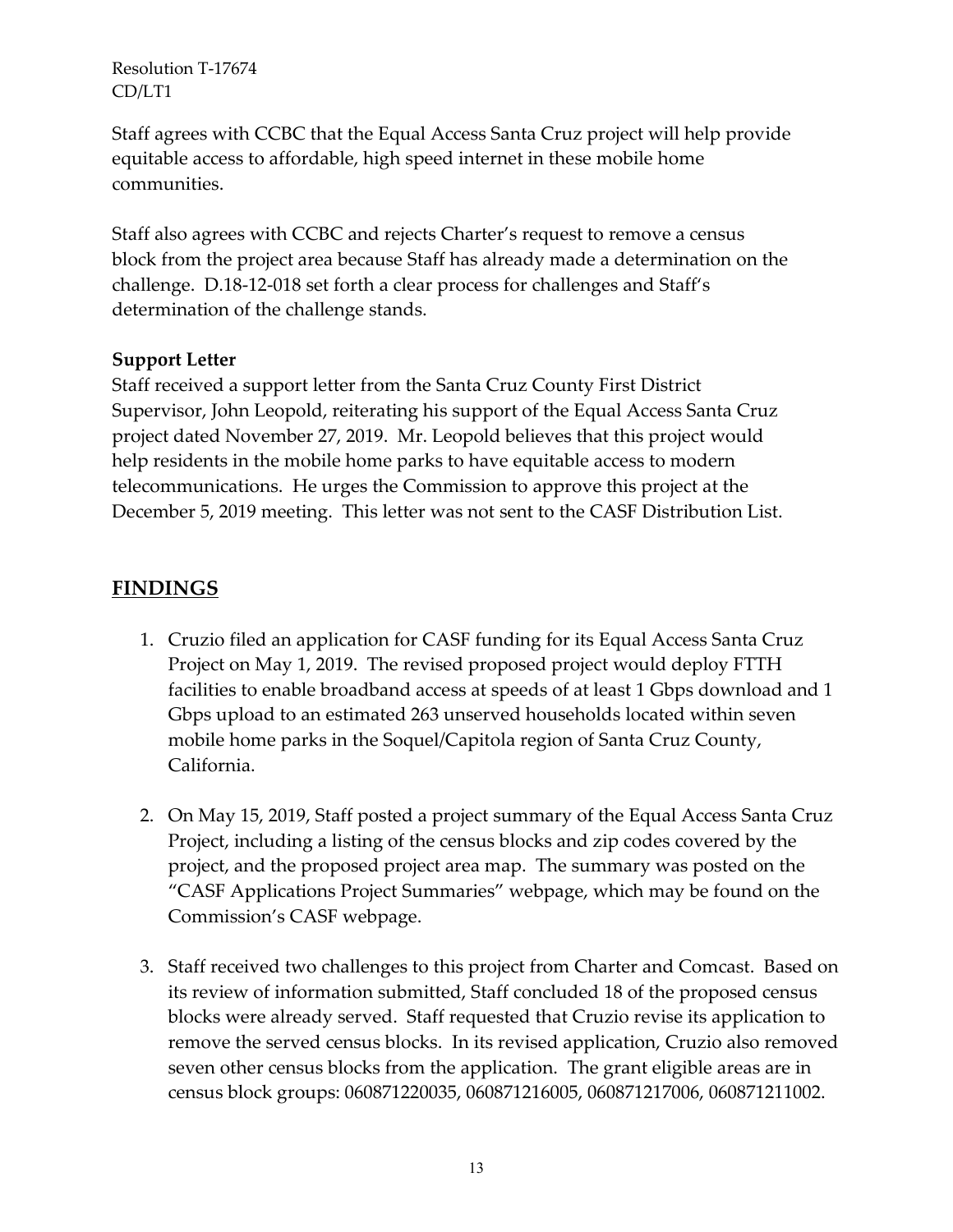- 4. Based on its review, Staff determined that the project qualifies for funding under D.18-12-018 and its Appendix 1 and recommends Commission approval of CASF funding for Cruzio's Equal Access Santa Cruz Project.
- 5. The Commission has determined that the project is categorically exempt from CEQA review, pursuant to CEQA Guidelines sections 15301 (Existing Facilities), 15304 (Minor Alterations to Land), and 15303 (New Construction or Conversion of Small Structures).
- 6. A notice was e-mailed on November 1, 2019, informing all applicants filing for CASF funding and parties on the CASF distribution list of the availability of the draft of this Resolution at the Commission's website at http://www.cpuc.ca.gov/PUC/documents/. Charter and CCBC submitted comments; CCBC submitted reply comments. A support letter was received from the Santa Cruz County First District Supervisor, John Leopold.

## **THEREFORE, IT IS ORDERED that:**

- 1. The Commission shall award \$2,445,153 to Cruzio Media, Inc. (Cruzio) for the Equal Access Santa Cruz Project as described herein and summarized in Appendix A of this Resolution, which shall be paid out of the CASF Infrastructure Grant Account in accordance with the guidelines adopted in D.18- 12-018 and its Appendix 1, and with the process defined in Appendix D "Payments to CASF Recipients" of this Resolution.
- 2. Cruzio shall comply with all guidelines, requirements and conditions associated with a CASF award, as specified in D.18-12-018 and its Appendix 1, and all requirements for this project included in this resolution, and must submit FCC Form 477 to the Commission, as specified in Resolution T-17143.
- 3. If Cruzio fails to complete the project in accordance with the CASF guidelines and requirements outlined in D.18-12-018 and its Appendix 1, and the terms in this Resolution, Cruzio must reimburse some or all of the CASF funds that it has received.
- 4. Cruzio must complete and execute the consent form (to be sent to the Grantee after this Resolution is adopted) agreeing to the conditions set forth in this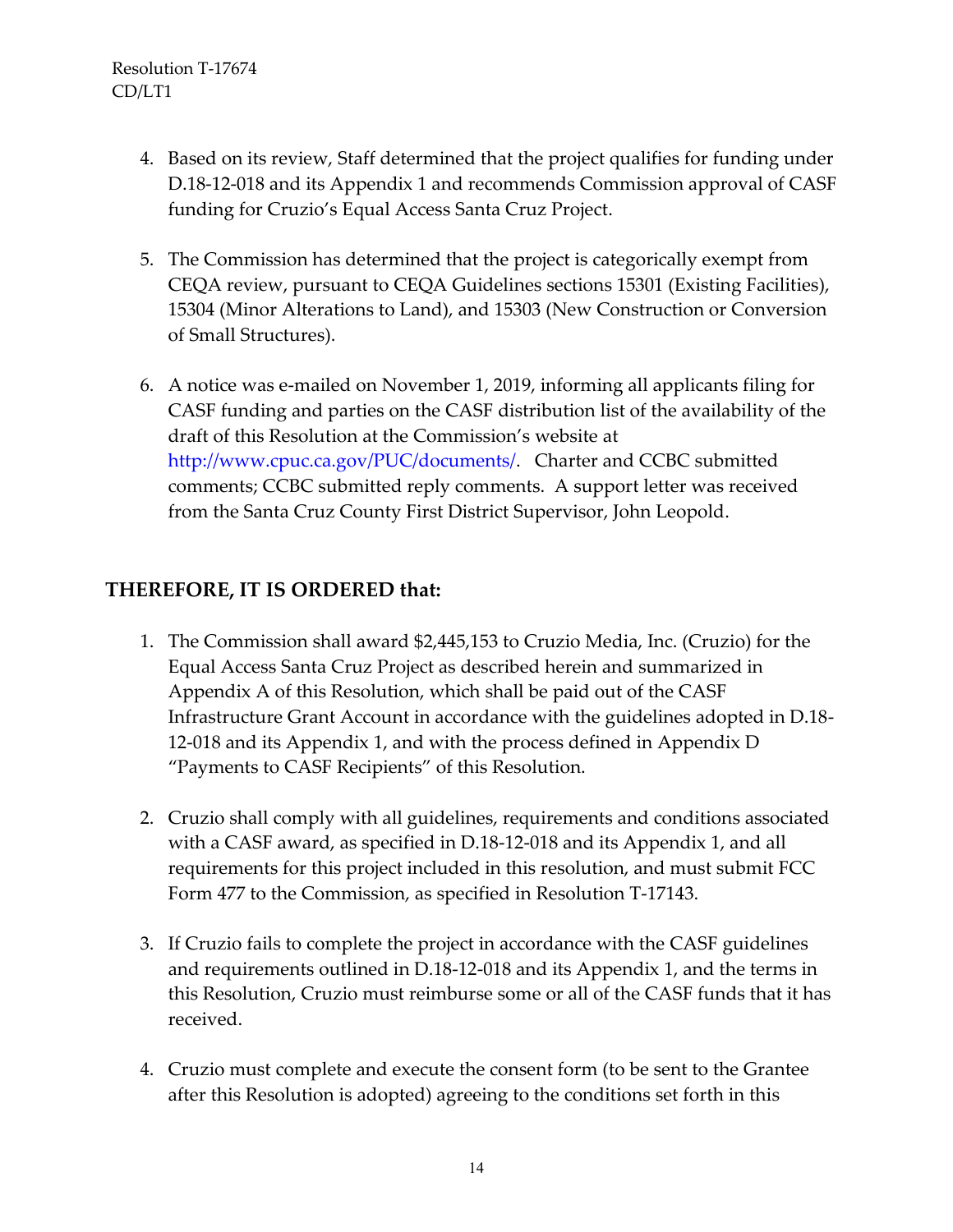> Resolution and return it the CASF Staff within 30 calendar days from the date of the adoption of this Resolution. Failure to submit the consent form within 30 calendar days from the adoption date of this Resolution may result in the Commission voiding the grant award.

This Resolution is effective today.

I hereby certify that this Resolution was adopted by the Public Utilities Commission at its regular meeting on December 5, 2019. The following Commissioners approved it:

/s/ ALICE STEBBINS

Alice Stebbins Executive Director

MARYBEL BATJER President LIANE M. RANDOLPH MARTHA GUZMAN ACEVES CLIFFORD RECHTSCHAFFEN GENEVIEVE SHIROMA Commissioners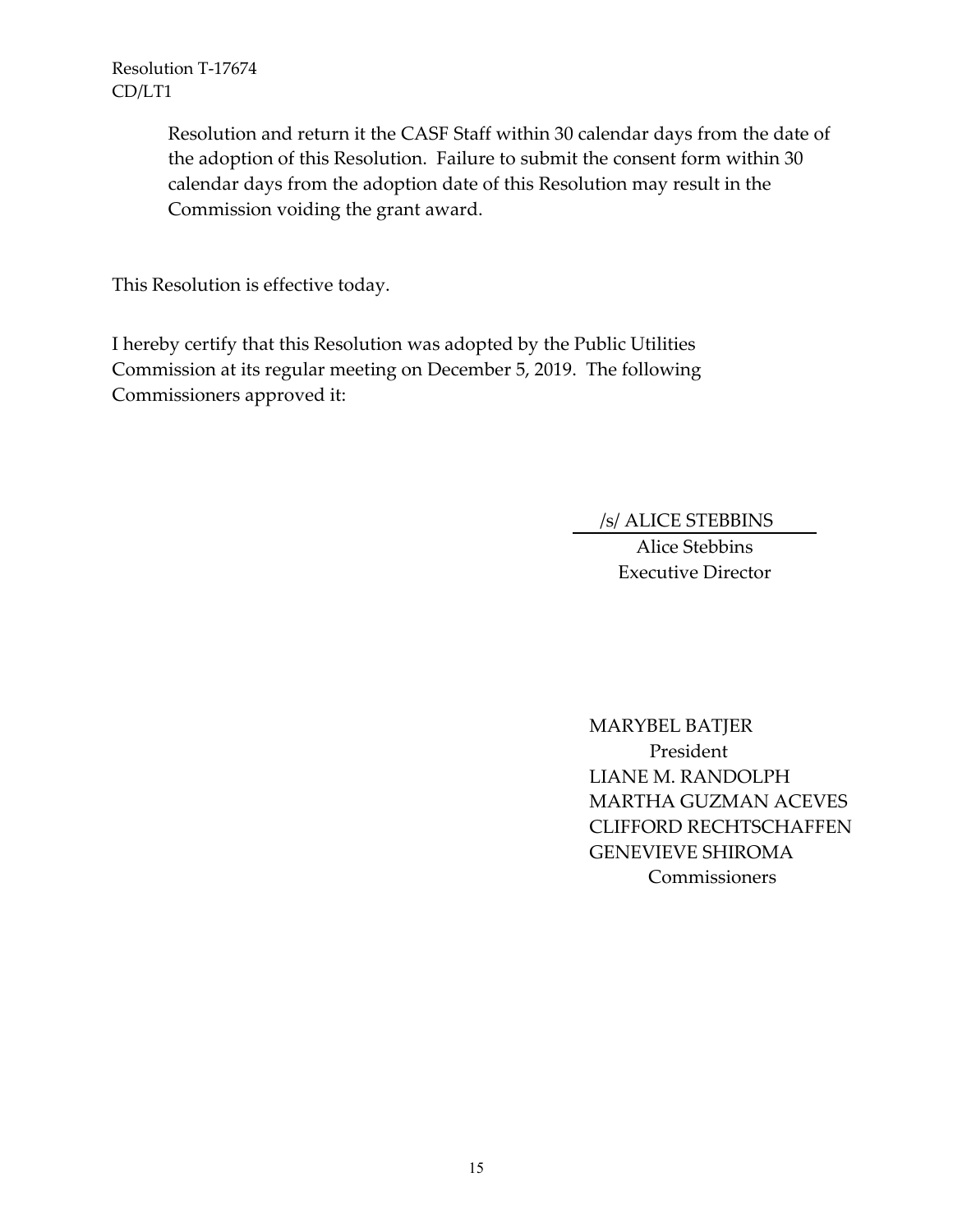# **Appendix A Resolution T-17674 Cruzio' s Equal Access Santa Cruz County Project CASF Applicant Key Information**

| Project Name                                              | Cruzio's Equal Access Santa Cruz County Project                                                                                                                                                                                                                                                                                                                                                                                                                    |  |
|-----------------------------------------------------------|--------------------------------------------------------------------------------------------------------------------------------------------------------------------------------------------------------------------------------------------------------------------------------------------------------------------------------------------------------------------------------------------------------------------------------------------------------------------|--|
| Project Plan                                              | The project proposes to build approximately 7.5 miles of underground<br>fiber to deploy fiber-to-the-home (FTTH) high-speed internet service to 263<br>unserved households and 7 mobile home park businesses in the<br>Soquel/Capitola region of Santa Cruz County. The fiber facilities will<br>utilize existing rights-of-way, private property, or will utilize existing<br>facilities. The project will enable speeds of 1 Gbps download and 1 Gbps<br>upload. |  |
| Project Size (in square<br>miles)                         | 0.34                                                                                                                                                                                                                                                                                                                                                                                                                                                               |  |
| Download/Upload speed                                     | 1 Gbps download/ 1 Gbps upload                                                                                                                                                                                                                                                                                                                                                                                                                                     |  |
| Location                                                  | Santa Cruz County                                                                                                                                                                                                                                                                                                                                                                                                                                                  |  |
| Community Names                                           | Soquel/Capitola                                                                                                                                                                                                                                                                                                                                                                                                                                                    |  |
| Census Blocks                                             | 060871211002030<br>060871220035005<br>060871211002038<br>060871220035006<br>060871216005007<br>060871216005003<br>060871216005009 060871217006006<br>060871217006015<br>060871217006005<br>060871220035003<br>060871220035025                                                                                                                                                                                                                                      |  |
| Median Household Income<br>(by Census Block Group)        | \$57,677                                                                                                                                                                                                                                                                                                                                                                                                                                                           |  |
| Estimated potential<br>subscriber size                    | 263 households                                                                                                                                                                                                                                                                                                                                                                                                                                                     |  |
| Applicant expectations                                    | 195 households (75 percent take rate)                                                                                                                                                                                                                                                                                                                                                                                                                              |  |
| Pricing Plan (Monthly)                                    | 40/40 - \$14.95; 100/100 - \$84.95; 1000/1000 - \$109.95<br>(no installation fee)                                                                                                                                                                                                                                                                                                                                                                                  |  |
| Deployment Schedule<br>(from Commission approval<br>date) | 12 months                                                                                                                                                                                                                                                                                                                                                                                                                                                          |  |
| Proposed Project Budget<br>(Total)                        | \$2,445,153                                                                                                                                                                                                                                                                                                                                                                                                                                                        |  |
| Amount of CASF funds<br>requested 100%                    | 100%                                                                                                                                                                                                                                                                                                                                                                                                                                                               |  |
| Recommended Grant per<br>household passed                 | \$9,297                                                                                                                                                                                                                                                                                                                                                                                                                                                            |  |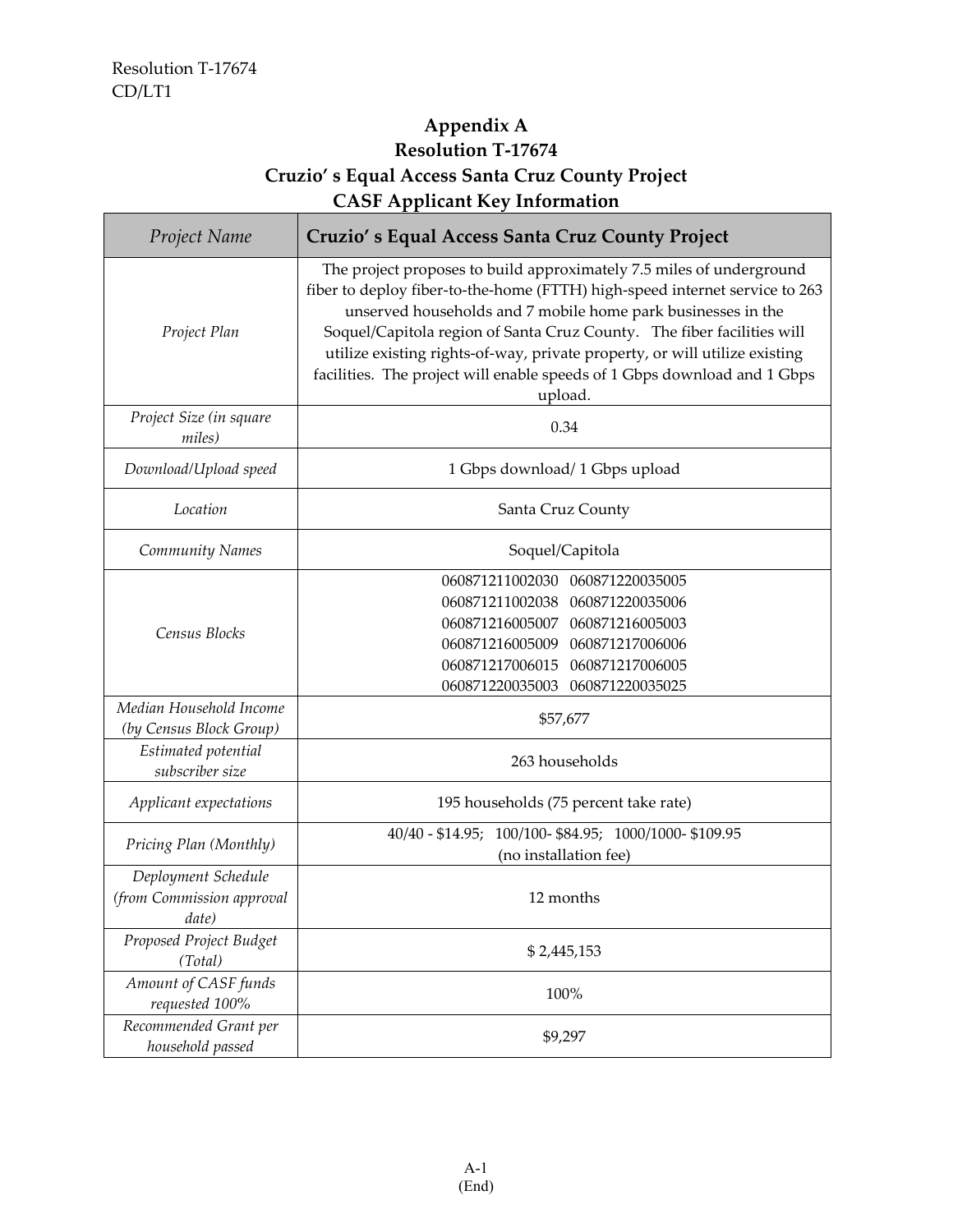

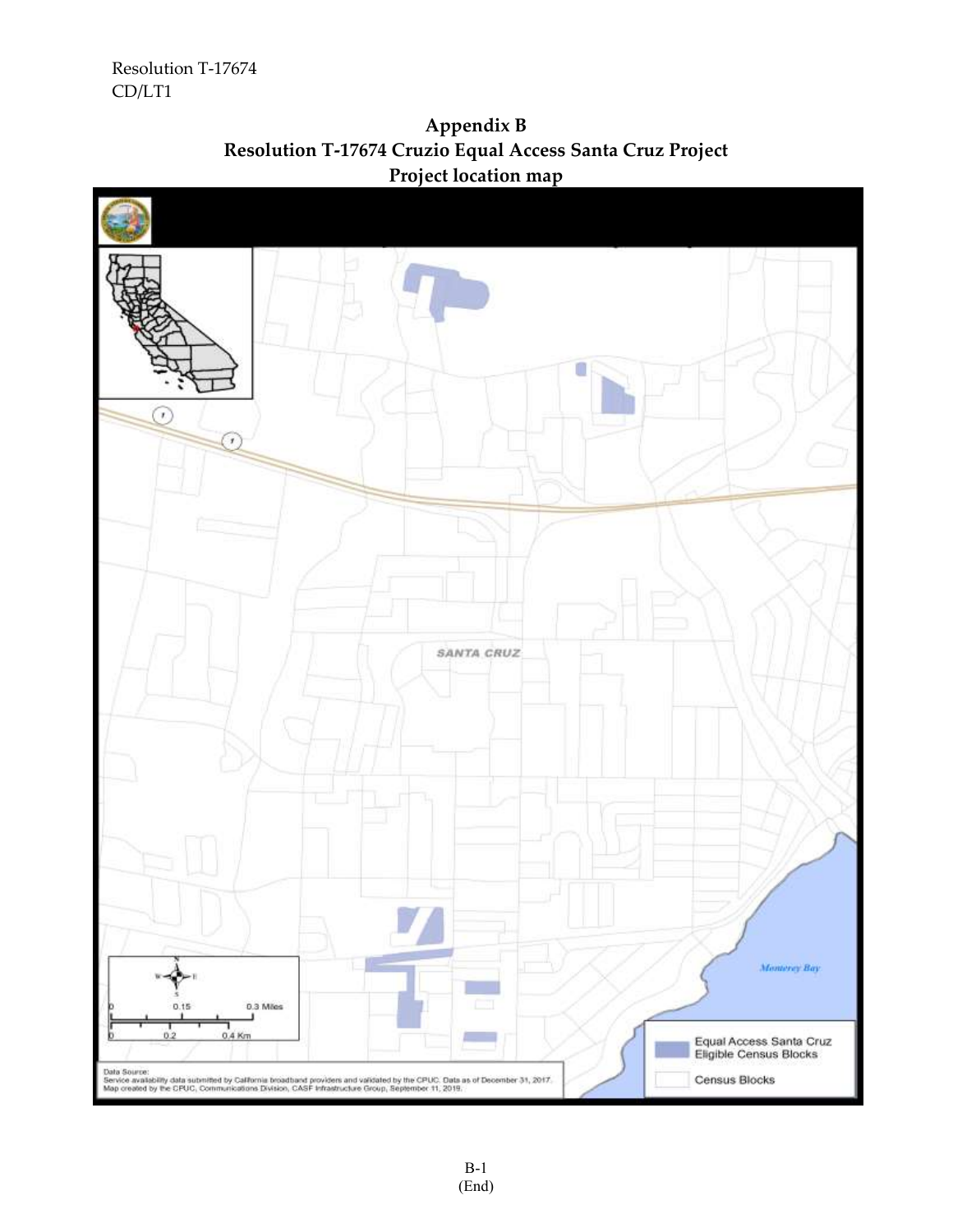# **Appendix C**

# **Resolution T-17674 Cruzio Equal Access Santa Cruz Project Geography and Topography**

Soquel is a census-designated place in Santa Cruz County, California. It is located on the west bank of Soquel Creek, north of Capitola and east of Santa Cruz. It is approximately 75 miles south of San Francisco, and forms part of the north coast of Monterey Bay.

Capitola is a city in Santa Cruz County, California. It is approximately 76 miles south of San Francisco and sits on the northeast shore of Monterey Bay.